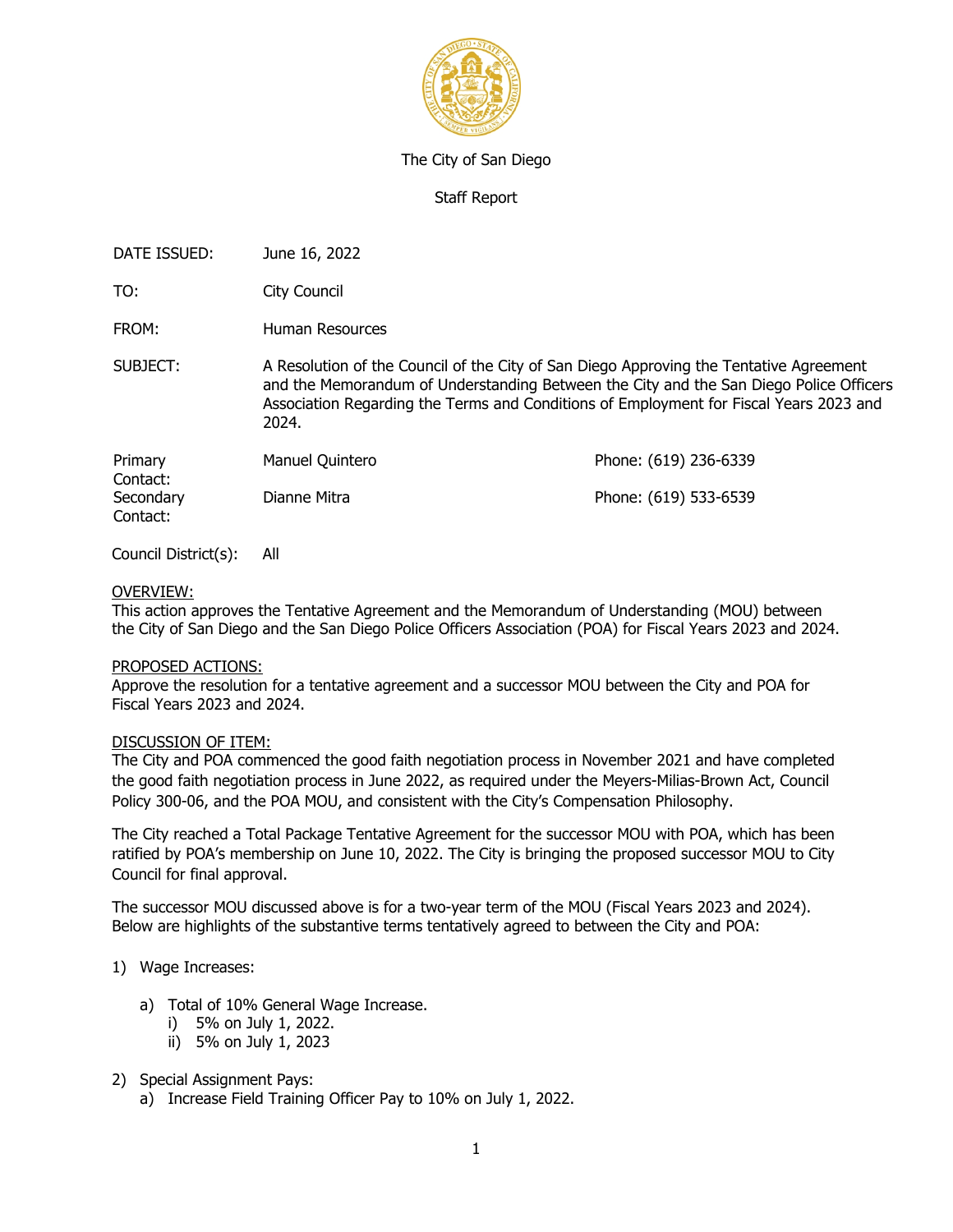- 3) Flexible Benefits
	- a) Increases to Flexible Benefits effective January 1, 2023.
- 4) Addition of a loan repayment option for tuition reimbursement (Article 39, Tuition Reimbursement).
- 5) Increased line of duty death benefit for the officer's family from \$5,000 to \$10,000 each for both burial and interment expenses and for discretionary expenses. (Article 67 Line of Duty Death)
- 6) Added language stating that the City will pay the higher of local overtime or overtime required to be paid under the Fair Labor Standards Act and that the City will allow POA-represented employees, with specified limitations, to convert overtime earned to compensatory time off, at the rate of 1.5 hours of compensatory time for every hour of overtime worked up to a cap of 80 hours of compensatory time. (Article 32 Overtime)
- 7) MOU Language Clean-Up.

This two-year agreement requires six votes of the City Council to take effect, in accordance with San Diego City Charter section 11.2. The City's Negotiating Team and the Mayor recommend approval of this agreement.

#### City of San Diego Strategic Plan:

This action supports the Strategic Plan's Empowerment and Engagement, as well as Equity and Inclusion, Operating Principles by engaging the City's diverse and skilled workforce through compensation adjustments.

Fiscal Considerations: The total cost of the proposed MOU is estimated to be \$31.6M in the General Fund.

# Charter Section 225 Disclosure of Business Interests:

# N/A

# Environmental Impact:

This activity is not a project as defined by the California Environmental Quality Act Section (CEQA) Section 21065 and CEQA Guidelines Section 15378(b)(5) as it involves an organizational or administrative activity of government that will not result in direct or indirect physical changes in the environment. Thus, this activity is not subject to CEQA pursuant to CEQA Guidelines Section  $15060(c)(3)$ .

Climate Action Plan Implementation:

N/A – Does not have a connection to the CAP

Equal Opportunity Contracting Information (if applicable): N/A

Previous Council and/or Committee Actions: San Diego Police Officers Association MOU by San Diego Resolution R – 313633, dated July 12, 2021.

Planning Commission Action: N/A

Key Stakeholders and Community Outreach Efforts: San Diego Police Officers Association